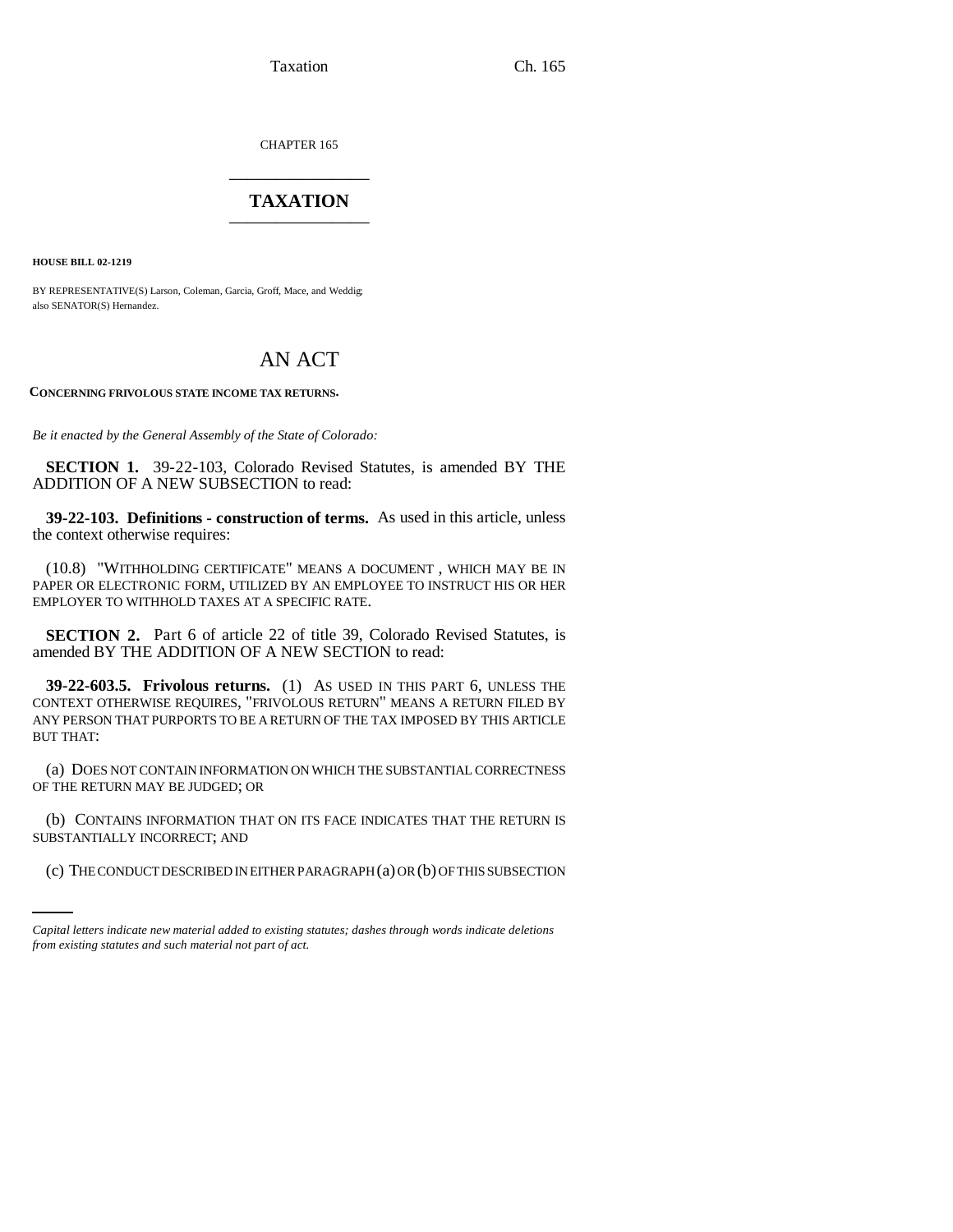## Ch. 165 Taxation

(1) IS DUE TO EITHER:

(I) A POSITION THAT IS FRIVOLOUS; OR

(II) A DESIRE, WHICH APPEARS ON THE PURPORTED RETURN, TO DELAY OR IMPEDE THE ADMINISTRATION OF STATE INCOME TAX LAWS.

(2) (a) IF ANY PERSON FILES A FRIVOLOUS RETURN, THE EXECUTIVE DIRECTOR MAY CALCULATE THE PERSON'S COLORADO TAXABLE INCOME AND MAKE AN ASSESSMENT BASED ON SUCH INFORMATION AS IS AVAILABLE AT THE TIME THE RETURN IS FILED.

(b) IF THE TAX CALCULATED BY THE EXECUTIVE DIRECTOR IS GREATER THAN THE AMOUNT THERETOFORE ASSESSED OR PAID, A NOTICE OF DEFICIENCY SHALL BE MAILED TO THE TAXPAYER BY FIRST-CLASS MAIL AS SET FORTH IN SECTION 39-21-105.5.

**SECTION 3.** 39-22-604 (16) (b), Colorado Revised Statutes, is amended to read:

**39-22-604. Withholding tax - requirement to withhold - tax lien - exemption from lien.** (16) (b) (I) To enforce the provisions of this section, the executive director may file with the employer a withholding certificate on behalf of the employee. Prior to the filing of such certificate, the executive director shall first notify the employee that the certificate previously filed by the employee is being examined and that the employee may submit satisfactory evidence pursuant to the internal revenue code within ten days of receipt of said notice as to the correct number of withholding exemptions and allowances. Should the executive director, after reviewing any evidence so submitted, find the certificate filed by the employee to be defective, the employer shall accept the certificate filed by the director in lieu of any certificate previously filed by the employee, and such certificate filed by the executive director shall thereafter form the basis for withholding wages as required by this section. The executive director may also require from the employer a copy of any withholding certificate signed by the employee.

(II) ANY EMPLOYER WHO FAILS TO PROVIDE A COPY OF ANY WITHHOLDING CERTIFICATE SIGNED BY THE EMPLOYEE REQUIRED BY THE EXECUTIVE DIRECTOR SHALL BE SUBJECT TO A CIVIL PENALTY OF NOT MORE THAN FIVE HUNDRED DOLLARS. SUCH CIVIL PENALTY MAY BE ASSESSED AND COLLECTED BY THE EXECUTIVE **DIRECTOR** 

**SECTION 4.** 39-22-621 (2) (e), Colorado Revised Statutes, is amended to read:

**39-22-621. Interest and penalties.** (2) (e) If any person files a fraudulent, FRIVOLOUS, or willfully false return, there shall be collected as a penalty the sum of one hundred fifty dollars or one hundred fifty percent of the amount of the tax, if any, whichever is greater.

**SECTION 5. Effective date.** This act shall take effect at 12:01 a.m. on the day following the expiration of the ninety-day period after final adjournment of the general assembly that is allowed for submitting a referendum petition pursuant to article V, section 1 (3) of the state constitution; except that, if a referendum petition